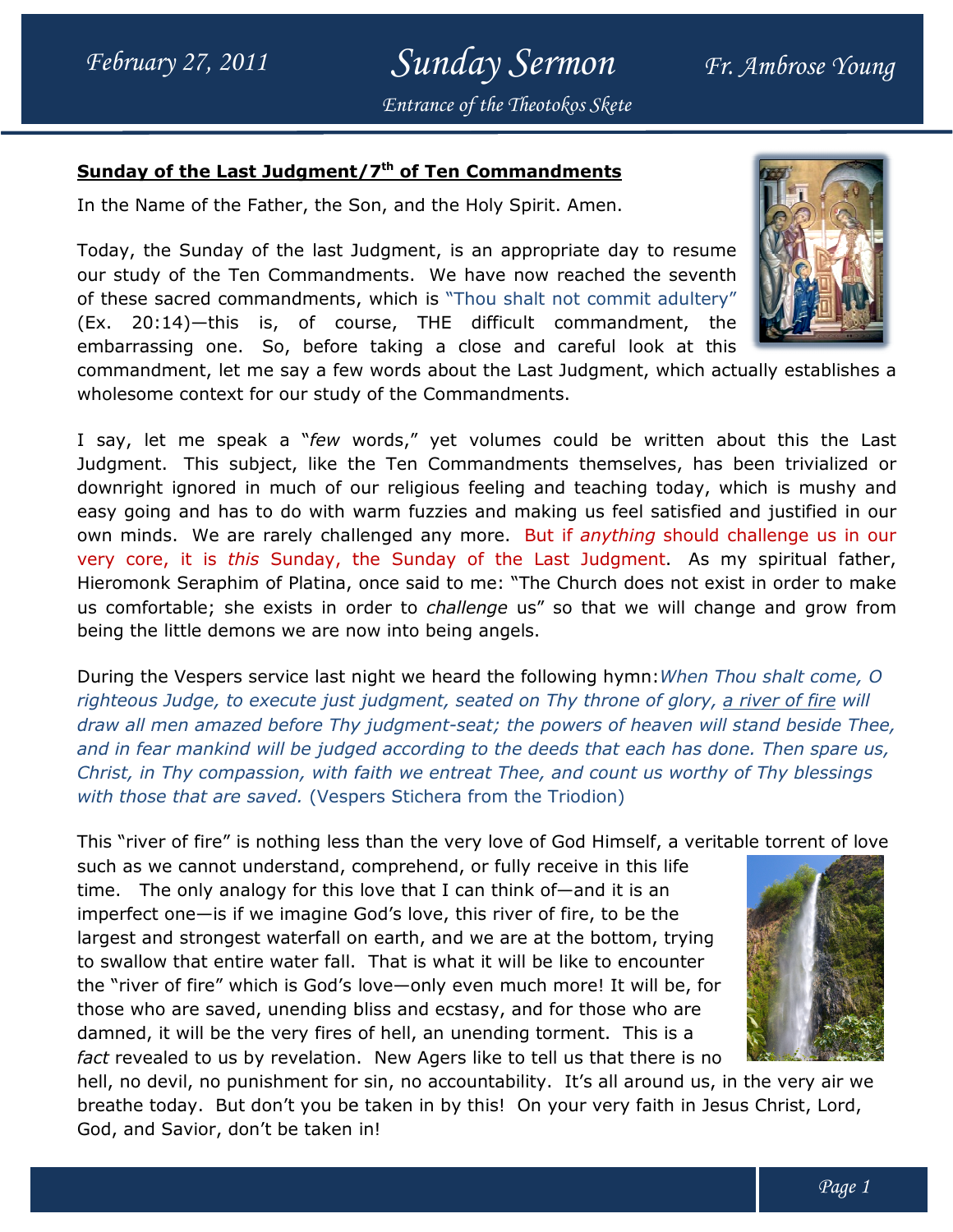# February 27, 2011 Sunday Sermon Fr. Ambrose Young

Entrance of the Theotokos Skete

What many don't know is that, according to the Holy Fathers of the Church, the final judgment that will take place on the Last Day will reveal any sins we have not confessed and turned away from. Sins which we have confessed and repented of will not be revealed on that day. This is a huge blessing for us! Pity those who do not have the sacrament of confession! This is why the sacrament of confession is so very important to us as Orthodox believers and why we should eagerly as well as soberly seek it out.



Michaelangelo-Last Judgment

Thus, it follows that if we are really and truly given over, body and soul, to Jesus Christ, then we have nothing to fear from the Last Judgment. Still, though, as frail human beings with a fallen nature, we have a natural fear, don't we? And this emotion is often mentioned in the services for this Sunday; in fact, according to one writer, "it is this very emotion [fear] that pours forth in abundance from the hymns and prayers of the divine services celebrated on this great day, and one therefore

that deserves our fair and full attention. In…the Matins Canon, we

hear: The Lord comes to judge: who can endure the sight of Him? Tremble thou, my wretched soul, and tremble and prepare for thy departure." Our modern world, however, steers as completely away from this as possible, and this is because we don't like the idea of accountability, the fact that we will be held responsible for how we have used this precious lifetime given to us by God. This is also why we hear less and less about the Ten Commandments any more.

Many Christians have chosen to focus on Christ not as Judge, but as the Lord of mercy, compassion, and forgiveness. They have forgotten that He is not only the God of compassion, but also the God of perfect Justice. Of course it is accurate to see Him as love and mercy, during the span of this world's existence, for such He truly is. Until the Last Day of creation our Lord will continue to be eager to receive us all into His loving mercy and forgiveness. But that comes to an end with the Last Judgment, when He comes again to Judge the world. The window of opportunity for forgiveness and mercy is NOW, while we still have breath and the world lasts. If we are counting on receiving that at the Last Judgment, we are in tragic delusion.

Simply put, then, this particular Sunday is placed by the Church here, as one of the preparatory Sundays leading us to Lent, in order to remind us forcefully to have fear for the present sinful state of our lives, and to repent and confess.

This kind of healthy fear leads us to compunction, and compunction leads us to humility, and humility to repentance (that is the complete renunciation of our sins), and repentance leads to eternal life. We are not called to be 'scared' or feel hopeless, but to be prompted into action.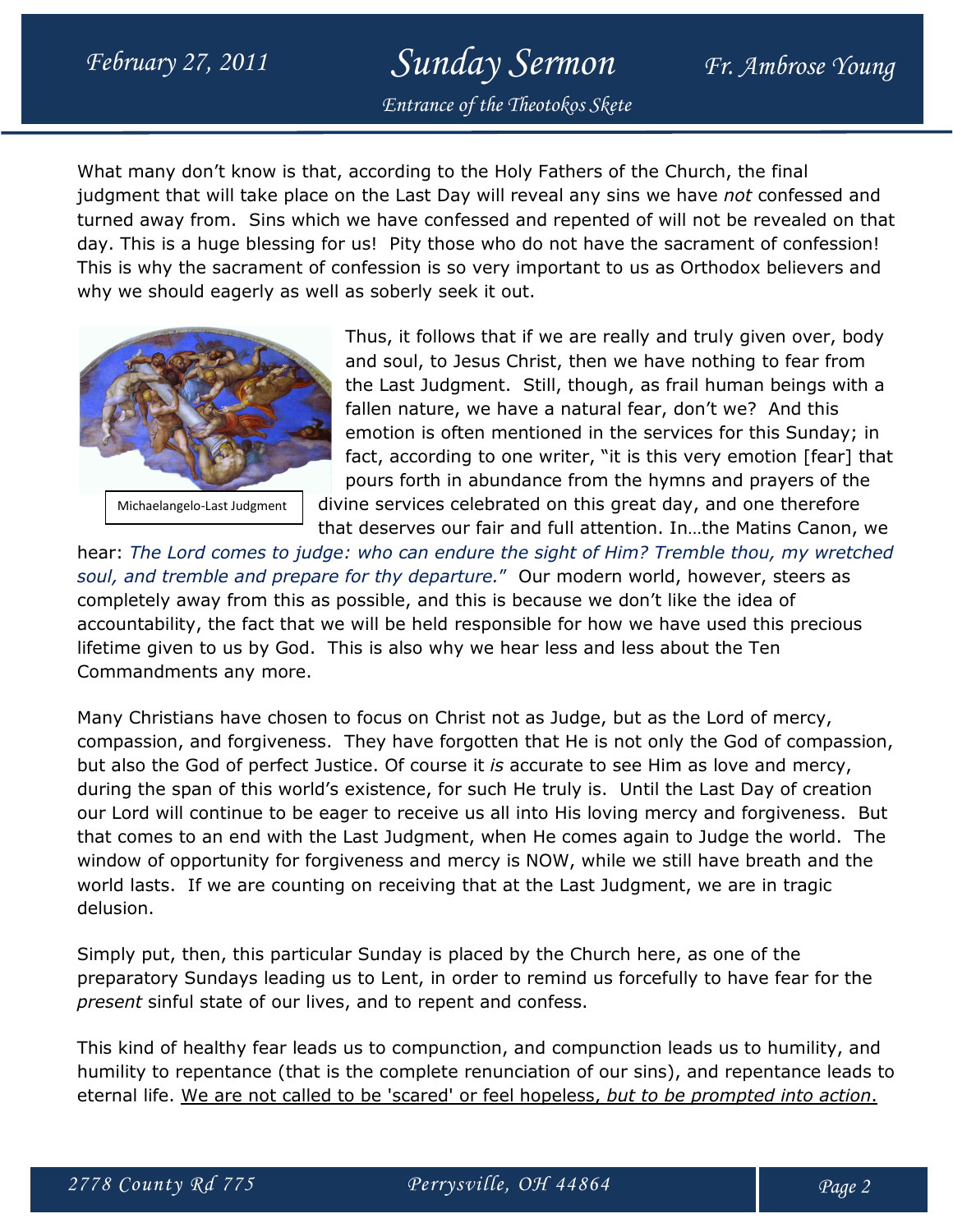## February 27, 2011 Sunday Sermon Fr. Ambrose Young

Entrance of the Theotokos Skete

 Now, within this context and with this foundation, I turn to the Ten Commandments and the seventh of them in my series of talks on the Old Testament Law of God. "Thou shalt not commit adultery" (Ex. 20:14) In our hyper-sexualized culture we almost never talk about this commandment any more. Questions about nudity, immodest and tempting dress on the part of both men and women (including even children!), TV programs, films, lyrics of popular songs, novels—all of these are, to one degree or another, drenched in a cesspool of illicit sex. If we do talk about the Seventh Commandment, it is only to see the letter of the commandment, and not its spirit. We think: "Well, I don't commit adultery," so therefore I'm not guilty of violating this sin." But as we see in the New Testament, the Lord Jesus Christ elevates the commandments of the Old Testament to a much higher and more intense level. Remember when He told His followers that if they even look on another with lust in their hearts, they have committed adultery?

In other words, not only actions but all our thoughts and feelings must also be chaste and pure. In order to avoid sins related to sexual immorality, we must shun all that evokes unclean feelings, such as unbridled behavior, obscene conversations, music and dancing which arouses lustful desires, watching indecent movies and magazines, and the like.

The Holy Fathers of the Church, in their extensive commentaries on the Ten Commandments, further explain that this commandment also has to do with the integrity and fidelity of the family. In spite of all contemporary efforts to justify and even legalize homosexuality as something comparable to marriage, the Bible unambiguously declares it to be a grave sin.

In fact, the Scriptures tell us that all sexual behavior or activity, outside of marriage—that includes pre-marital sex, fornication, masturbation, as well as homosexual behavior--is forbidden because it darkens the soul and draws down a heavy veil between us and God.

Like our appetite for food, our appetite for sex and reproduction are disordered appetites disordered by the fall of man. In order not to become fat and sicken ourselves, or too thin and threaten our health, we must discipline our appetite for food. The same thing is true for the sexual appetite. Even within marriage it should not be wanton and brazen, but an expression genuine and devoutly loving communication between a husband and a wife. But our culture today portrays sex as angry, violent, animalistic, and out-of-control, like so many of our passions. Is it a coincidence that the United States is sunk in pornography and immorality, more than any other country, and that our materialism is greater than anywhere else, or that we are the most obese people on the face of the earth? It's all related. Disordered passions: that, passions which are out of control. It is what has also led to our living in debt and on credit, part of what brought about our ongoing economic collapse.

On this Sunday of the Last Judgment, brothers and sisters, let us all look at this very soberly and clear-eyed. Let us examine the ways in which, if we were to die before nightfall, we will